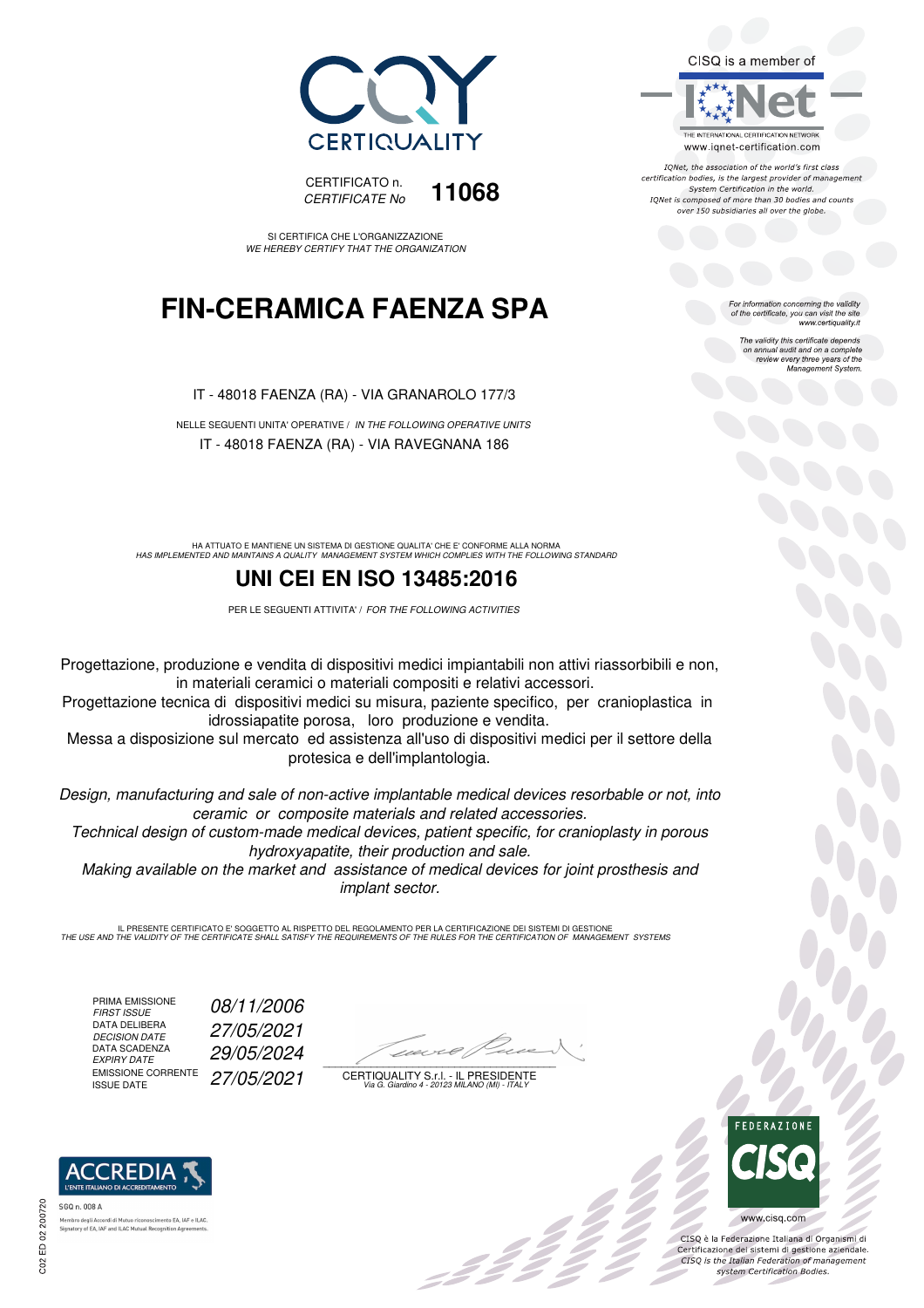



SI CERTIFICA CHE L'ORGANIZZAZIONE *WE HEREBY CERTIFY THAT THE ORGANIZATION*

### **FIN-CERAMICA FAENZA SPA**

#### IT – 48018 FAENZA (RA) - VIA GRANAROLO 177/3

NELLE SEGUENTI UNITÀ OPERATIVE / *IN THE FOLLOWING OPERATIVE UNITS*

IT – 48018 FAENZA (RA) - VIA RAVEGNANA 186

HA ATTUATO E MANTIENE UN SISTEMA DI GESTIONE QUALITÀ CHE È CONFORME ALLA NORMA *HAS IMPLEMENTED AND MAINTAINS A QUALITY MANAGEMENT SYSTEM WHICH COMPLIES WITH THE FOLLOWING STANDARD*

#### **UNI CEI EN ISO 13485:2016**

PER LE SEGUENTI ATTIVITÀ / *FOR THE FOLLOWING ACTIVITIES*

Progettazione, produzione e vendita di dispositivi medici impiantabili non attivi riassorbibili e non, in materiali contenenti sostanze di origine animale e relativi accessori.

Design, manufacturing and sale of non-active implantable medical devices resorbable or not, in material containing substance of animal origin and related accessories.

IL PRESENTE CERTIFICATO È SOGGETTO AL RISPETTO DEL REGOLAMENTO PER LA CERTIFICAZIONE DEI SISTEMI DI GESTIONE<br>THE USE AND THE VALIDITY OF THE CERTIFICATE SHALL SATISFY THE REQUIREMENTS OF THE RULES FOR THE CERTIFICATION OF

PRIMA EMISSIONE *FIRST ISSUE* DATA DELIBERA *DECISION DATE 08/11/2006 26/05/2024 27/05/2021* EMISSIONE CORRENTE *ISSUE DATE 27/05/2021* DATA SCADENZA EXPIRY DATE

-322 Z

CERTIQUALITY S.r.l. - IL PRESIDENTE *Via G. Giardino 4 - 20123 MILANO (MI) - ITALY*



IONet, the association of the world's first class certification bodies, is the largest provider of management<br>System Certification in the world. IQNet is composed of more than 30 bodies and counts over 150 subsidiaries all over the globe.

For information concerning the validity<br>of the certificate, you can visit the site<br>www.certiquality.it

The validity this certificate depends on annual audit and on a complete review every three years of the Management System.



X

CISQ è la Federazione Italiana di Organismi di Certificazione dei sistemi di gestione aziendale.<br>CESQ is the Italian Federation of management system Certification Bodies.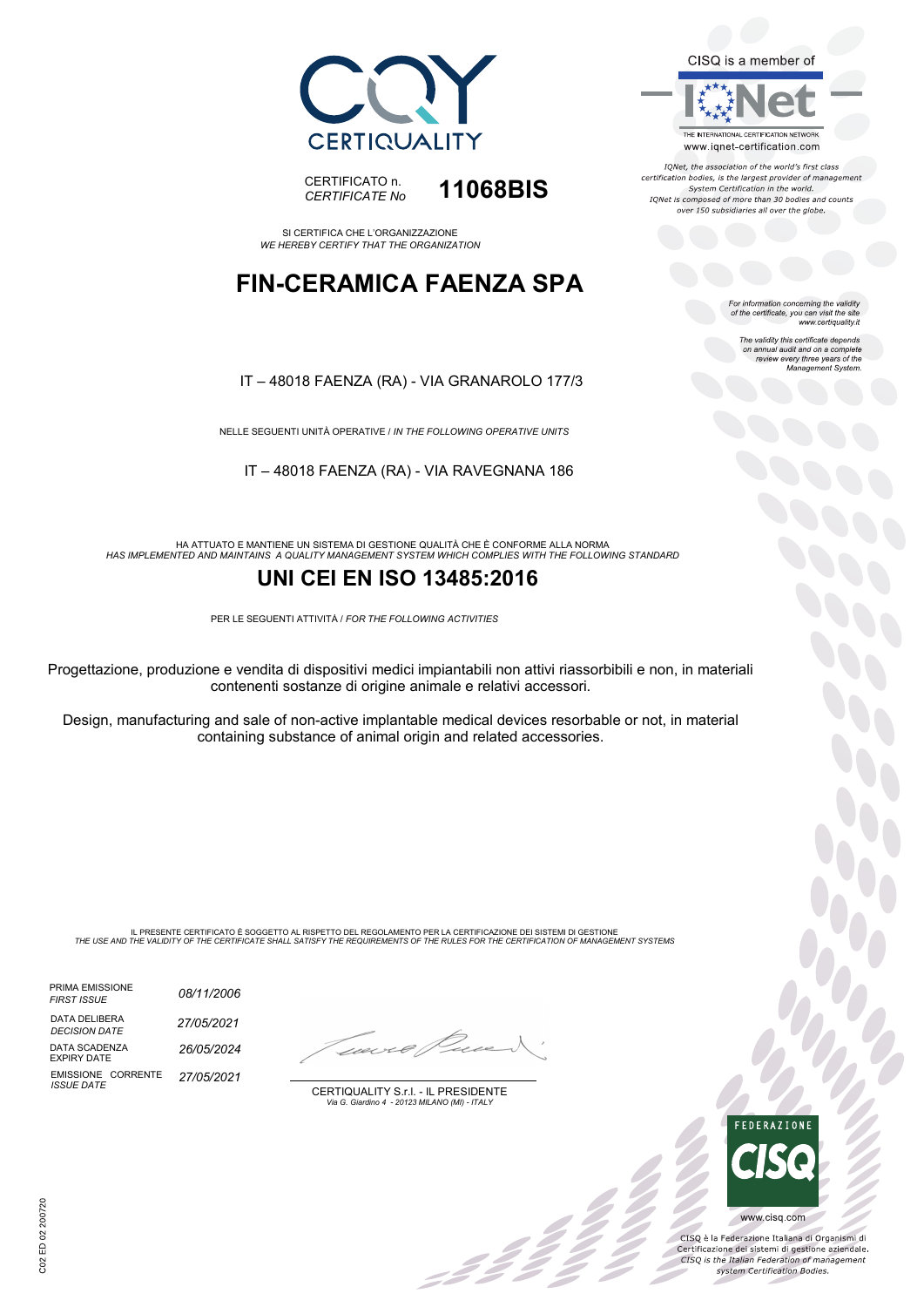®



THE INTERNATIONAL CERTIFICATION NETWORK

# *CERTIFICATE*

#### **CISQ/CERTIQUALITY S.r.l.**

has issued an IQNet recognised certificate that the organization:

## **FIN-CERAMICA FAENZA SPA**

IT - 48018 FAENZA (RA) - VIA GRANAROLO 177/3

for the following scope See annex **Quality Management System** has implemented and maintains a which fulfills the requirements of the following standard

#### **ISO 13485:2016**

Issued on: First issued on: Expires on: **2021-05-27 2006-11-08 2024-05-29** This attestation is directly linked to the IQNet Partner's original certificate and shall not be used as a stand-alone document

*Registration number:* **IT-48054**



*Alex Stoichitoiu President of IQNET*



*Ing. Mario Romersi*

*President of CISQ* 

IQNet Partners\*:

AENOR *Spain* AFNOR Certification *France* APCER *Portugal* CCC *Cyprus* CISQ *Italy* CQC *China* CQM *China* CQS *Czech Republic* Cro Cert *Croatia* DQS Holding GmbH *Germany* EAGLE Certification Group *USA* FCAV *Brazil* FONDONORMA *Venezuela* ICONTEC *Colombia* Inspecta Sertifiointi Oy *Finland* INTECO *Costa Rica* IRAM *Argentina* JQA *Japan* KFQ *Korea* MIRTEC *Greece* MSZT *Hungary* Nemko AS *Norway* NSAI *Ireland* NYCE-SIGE *México* PCBC *Poland* Quality Austria *Austria* RR *Russia* SII *Israel* SIQ *Slovenia* SIRIM QAS International *Malaysia* SQS *Switzerland* SRAC *Romania* TEST St Petersburg *Russia* TSE *Turkey* YUQS *Serbia*

\* The list of IQNet partners is valid at the time of issue of this certificate. Updated information is available under www.iqnet-certification.com